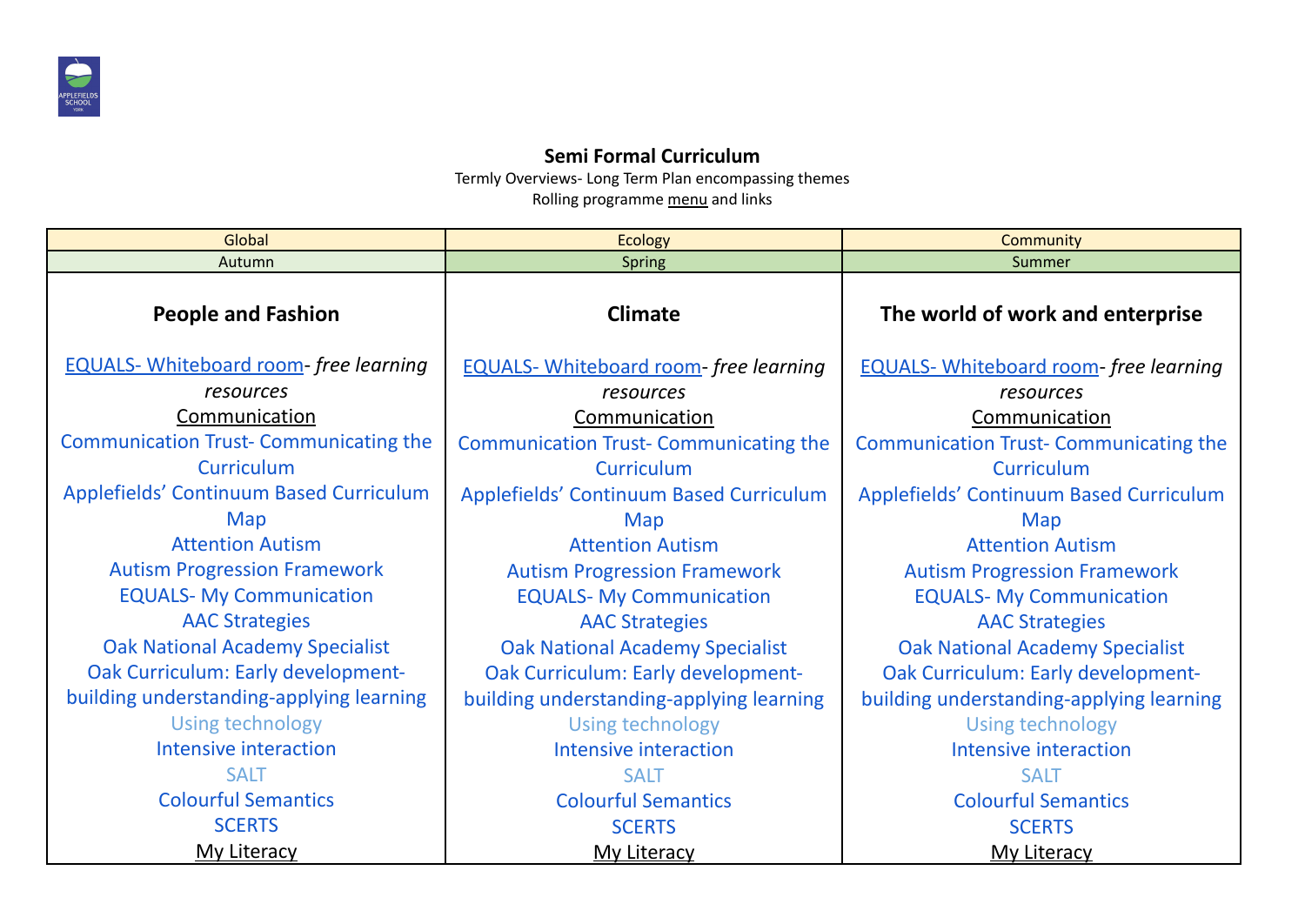

My Narrative My Reading My Writing Thinking & Problem Solving (inc IT) Equals My Thinking & Problem Solving Education for a Connected World- A framework to equip CYP for digital life Special APPS for very special learners Applefields ICT Curriculum Real life maths Oak National Academy- Numeracy My World Applefields' Our World Curriculum EQUALS- The World About Me **Creativity** Applefields' Curriculum Map- Creative Arts EQUALS- Art EQUALS- Drama EQUALS- Music Oak National Academy - Creative Arts Life skills EQUALS My Independence My Cooking/ Food Technology My Dressing/ Undressing My Shopping My Travel Training Life Skills- Independence Plus Curriculum

My Narrative My Reading My Writing Thinking & Problem Solving (inc IT) Equals My Thinking & Problem Solving Education for a Connected World- A framework to equip CYP for digital life Special APPS for very special learners Applefields ICT Curriculum Real life maths Oak National Academy- Numeracy My World Applefields' Our World Curriculum EQUALS- The World About Me **Creativity** Applefields' Curriculum Map- Creative Arts EQUALS- Art EQUALS- Drama EQUALS- Music Oak National Academy - Creative Arts Life skills EQUALS My Independence My Cooking/ Food Technology My Dressing/ Undressing My Shopping My Travel Training Life Skills- Independence Plus Curriculum

My Narrative My Reading My Writing Thinking & Problem Solving (inc IT) Equals My Thinking & Problem Solving Education for a Connected World- A framework to equip CYP for digital life Special APPS for very special learners Applefields ICT Curriculum Real life maths Oak National Academy- Numeracy My World Applefields' Our World Curriculum EQUALS- The World About Me **Creativity** Applefields' Curriculum Map- Creative Arts EQUALS- Art EQUALS- Drama EQUALS- Music Oak National Academy - Creative Arts Life skills EQUALS My Independence My Cooking/ Food Technology My Dressing/ Undressing My Shopping My Travel Training Life Skills- Independence Plus Curriculum